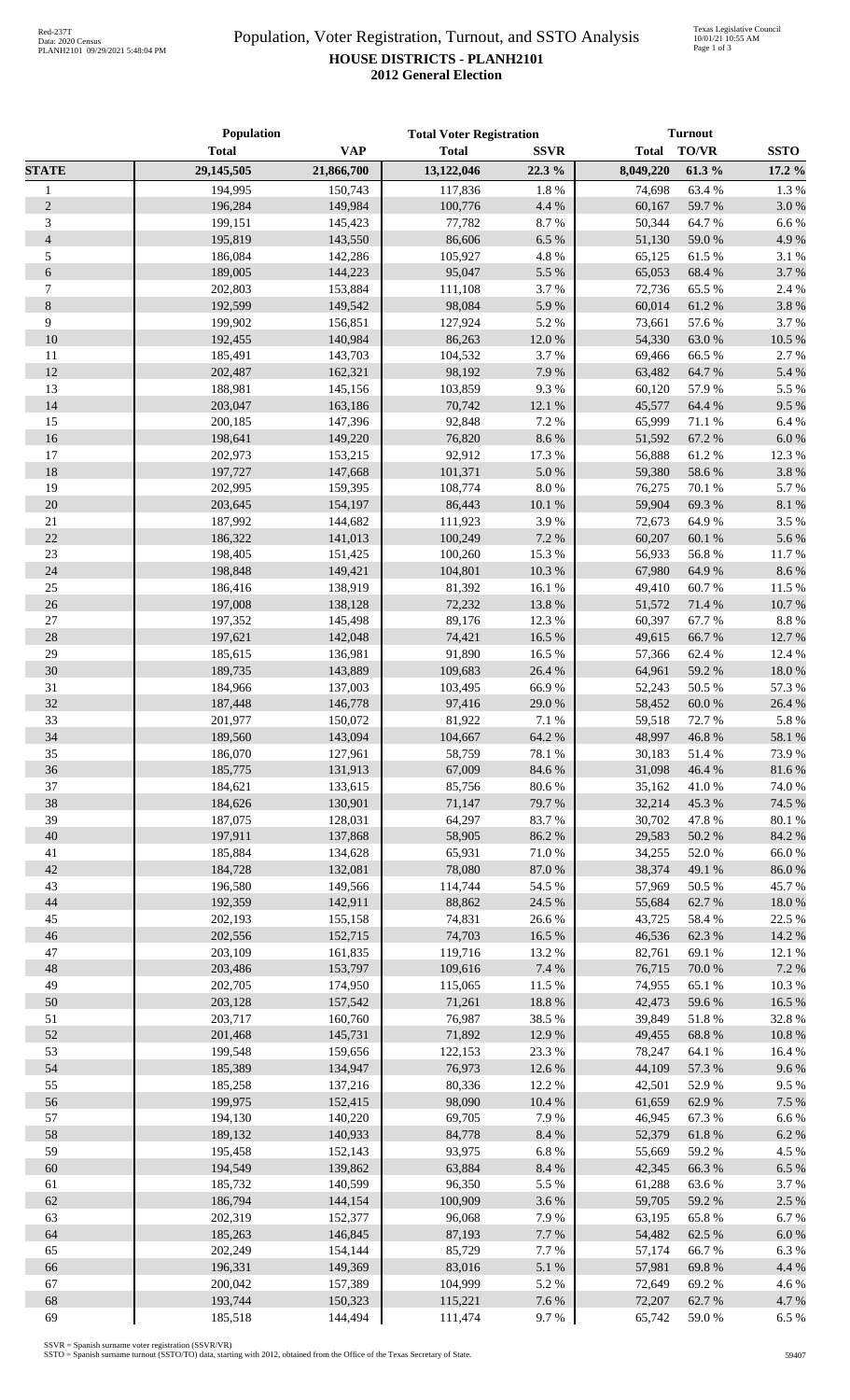## Population, Voter Registration, Turnout, and SSTO Analysis **HOUSE DISTRICTS - PLANH2101 2012 General Election**

|              | Population         |                    | <b>Total Voter Registration</b> |                  | <b>Turnout</b>   |                 |                 |
|--------------|--------------------|--------------------|---------------------------------|------------------|------------------|-----------------|-----------------|
|              | <b>Total</b>       | <b>VAP</b>         | <b>Total</b>                    | <b>SSVR</b>      | <b>Total</b>     | <b>TO/VR</b>    | <b>SSTO</b>     |
| <b>STATE</b> | 29,145,505         | 21,866,700         | 13,122,046                      | 22.3 %           | 8,049,220        | 61.3%           | 17.2 %          |
| 70           | 188,804            | 130,251            | 66,245                          | $6.0\ \%$        | 48,039           | 72.5 %          | 5.6%            |
| 71           | 191,317            | 146,476            | 99,920                          | 13.9%            | 59,484           | 59.5 %          | 9.0%            |
| 72           | 186,421            | 143,348            | 97,205                          | 23.3 %           | 57,719           | 59.4 %          | 15.6%           |
| 73           | 200,375            | 156,900            | 97,671                          | 13.2 %           | 67,872           | 69.5%           | 9.8%            |
| 74           | 200,697            | 148,484            | 93,565                          | 66.9%            | 42,168           | 45.1 %          | 60.1 %          |
| 75           | 200,418            | 137,283            | 49,532                          | 84.3%            | 20,761           | 41.9%           | 80.6%           |
| 76           | 201,357            | 150,301            | 80,483                          | 15.0%            | 50,239           | 62.4 %          | 13.0%           |
| 77           | 203,921            | 158,812            | 101,138                         | $80.8\ \%$       | 43,997           | 43.5 %          | 78.0%           |
| 78           | 203,786            | 153,882            | 95,125                          | 52.8%            | 52,787           | 55.5 %          | 47.5 %          |
| 79           | 204,008            | 155,827            | 95,982                          | $71.1\text{ }\%$ | 49,399           | 51.5 %          | 68.4%           |
| 80           | 192,601            | 135,888            | 91,909                          | 73.5 %           | 43,180           | 47.0%           | 65.1%           |
| 81           | 184,670            | 133,588            | 74,188                          | 37.4 %           | 38,308           | 51.6%           | 28.9%           |
| 82           | 187,676            | 136,280            | 81,246                          | 25.1 %           | 50,207           | 61.8%           | 16.2%           |
| 83           | 186,970            | 139,966            | 95,785                          | 22.7%            | 60,439           | 63.1 %          | 14.2 %          |
| 84           | 186,523            | 145,008            | 91,925                          | 27.2 %           | 52,412           | 57.0%           | 19.7%           |
| 85           | 202,964            | 154,177            | 109,871                         | 13.4 %           | 68,385           | 62.2%           | 8.7%            |
| 86           | 185,308            | 138,631            | 97,672                          | 14.6 %           | 62,478           | 64.0%           | 9.8%            |
| 87           | 187,448            | 138,418            | 89,198                          | 18.9%            | 49,598           | 55.6%           | 11.7%           |
| 88           | 186,059            | 135,454            | 103,486                         | 29.9%            | 56,429           | 54.5 %          | 17.3 %          |
| 89           | 190,581            | 138,420            | 85,884                          | 7.4 %            | 58,901           | 68.6%           | 6.4 %           |
| 90           | 201,099            | 144,701            | 67,037                          | 37.5 %           | 38,958           | 58.1 %          | 28.8%           |
| 91           | 187,551            | 141,549            | 89,036                          | 11.3%            | 57,758           | 64.9%           | 9.4%            |
| 92           | 192,096            | 146,866            | 62,536                          | 14.6 %           | 37,554           | 60.1%           | 11.2%           |
| 93           | 188,296            | 132,214            | 62,647                          | 12.5 %           | 42,456           | 67.8%           | 10.8%           |
| 94           | 185,566            | 144,505            | 102,314                         | 7.4 %            | 74,080           | 72.4 %          | 6.1%            |
| 95           | 203,641            | 148,994            | 78,166                          | 10.6%            | 52,004           | 66.5%           | 7.9%            |
| 96           | 188,593            | 140,738            | 94,860                          | 8.3%             | 66,447           | 70.0%           | 7.1 %           |
| 97           | 190,669            | 148,417            | 86,873                          | $9.0\ \%$        | 63,261           | 72.8%           | 7.1 %           |
| 98           | 184,798            | 141,006            | 104,400                         | 5.2 %            | 76,383           | 73.2 %          | 4.7%            |
| 99           | 201,695            | 151,589            | 80,868                          | 13.9%            | 53,446           | 66.1%           | 10.8%           |
| 100          | 185,436            | 150,653            | 84,087                          | 13.4 %           | 49,555           | 58.9%           | 10.8%           |
| 101          |                    |                    | 76,789                          | 14.2 %           |                  |                 | 11.8 %          |
| 102          | 186,636<br>187,686 | 133,467<br>141,854 | 75,628                          | 9.5%             | 48,650           | 63.4 %<br>61.2% | 7.8%            |
| 103          |                    |                    | 65,898                          |                  | 46,318           |                 |                 |
| 104          | 189,432<br>186,630 | 147,409<br>135,171 | 71,433                          | 33.4 %<br>38.9%  | 37,103           | 56.3%           | 26.2%<br>32.8%  |
| 105          | 186,828            |                    | 60,608                          | 20.0%            | 37,472           | 52.5 %          |                 |
| 106          | 191,093            | 140,913<br>136,666 | 66,750                          | 7.4 %            | 35,527<br>44,597 | 58.6%           | 17.1 %<br>6.4 % |
| 107          | 186,185            | 140,174            |                                 |                  |                  | 66.8%           | 12.0%           |
|              |                    |                    | 75,864                          | 14.4 %<br>4.3 %  | 47,248           | 62.3%           |                 |
| 108          | 187,643            | 151,154            | 115,274                         |                  | 87,024           | 75.5 %          | 3.8%            |
| 109          | 188,181            | 136,550            | 89,004                          | 7.1 %            | 59,089           | 66.4%           | 5.1 %           |
| 110          | 185,481            | 126,827            | 61,280                          | 23.3 %           | 32,430           | 52.9%           | 19.0%           |
| 111          | 185,801            | 137,653            | 99,989                          | 9.9%             | 68,062           | 68.1%           | 7.5 %           |
| 112          | 185,204            | 144,361            | 101,442                         | $6.9~\%$         | 70,331           | 69.3 %          | 6.1 %           |
| 113          | 185,073            | 137,196            | 81,403                          | 15.6%            | 49,216           | 60.5%           | 13.0%           |
| 114          | 187,670            | 136,156            | 70,987                          | 27.3 %           | 40,324           | 56.8%           | 21.9%           |
| 115          | 186,289            | 146,507            | 82,935                          | 8.6 %            | 54,688           | 65.9%           | 7.4 %           |
| 116          | 200,120            | 160,090            | 90,542                          | 48.7%            | 51,127           | 56.5 %          | 44.1 %          |
| 117          | 198,399            | 139,199            | 59,423                          | 61.3%            | 31,479           | 53.0%           | 52.0%           |
| 118          | 199,826            | 148,024            | 90,384                          | 53.8%            | 48,113           | 53.2 %          | 46.1 %          |
| 119          | 202,657            | 150,837            | 86,044                          | 51.1%            | 45,936           | 53.4 %          | 45.0%           |
| 120          | 203,115            | 149,887            | 87,404                          | 30.7 %           | 48,441           | 55.4 %          | 24.9%           |
| 121          | 203,209            | 155,904            | 106,897                         | 19.6 %           | 75,316           | 70.5 %          | 17.8 %          |
| 122          | 201,984            | 149,711            | 85,380                          | 20.6 %           | 63,048           | 73.8%           | 19.4 %          |
| 123          | 200,095            | 160,561            | 103,078                         | 49.4 %           | 60,244           | 58.4%           | 42.1 %          |
| 124          | 197,852            | 146,224            | 75,466                          | $61.8\ \%$       | 38,671           | 51.2%           | 55.2 %          |
| 125          | 202,067            | 151,951            | 101,460                         | 53.7%            | 57,913           | 57.1 %          | 47.8%           |
| 126          | 194,060            | 147,183            | 99,222                          | 10.6 %           | 69,181           | 69.7%           | 9.5%            |
| 127          | 199,089            | 144,351            | 95,621                          | 11.7%            | 65,899           | 68.9%           | 10.1%           |
| 128          | 201,183            | 148,227            | 88,399                          | $17.0\ \%$       | 54,812           | 62.0%           | 14.2 %          |
| 129          | 198,661            | 154,787            | 101,733                         | 12.5 %           | 67,476           | 66.3%           | 11.8%           |
| 130          | 194,311            | 139,508            | 81,312                          | 10.2 %           | 59,060           | 72.6%           | 9.2%            |
| 131          | 201,256            | 144,968            | 69,870                          | 22.1 %           | 39,445           | 56.5 %          | 18.6%           |
| 132          | 195,943            | 141,733            | 65,507                          | 13.5 %           | 44,093           | 67.3 %          | 12.2 %          |
| 133          | 196,966            | 155,045            | 98,300                          | 7.6%             | 70,109           | 71.3 %          | 7.0%            |
| 134          | 202,847            | 168,828            | 112,039                         | 8.4 %            | 80,559           | 71.9%           | 7.7%            |
| 135          | 197,186            | 140,362            | 65,610                          | 22.5 %           | 41,494           | 63.2 %          | 19.3%           |
| 136          | 203,904            | 153,117            | 85,661                          | 13.2 %           | 55,747           | 65.1 %          | 11.5 %          |
| 137          | 187,800            | 140,396            | 51,733                          | 20.0%            | 28,059           | 54.2 %          | 17.3 %          |
| 138          | 201,745            | 154,239            | 93,223                          | 16.7%            | 61,171           | 65.6%           | 13.9%           |